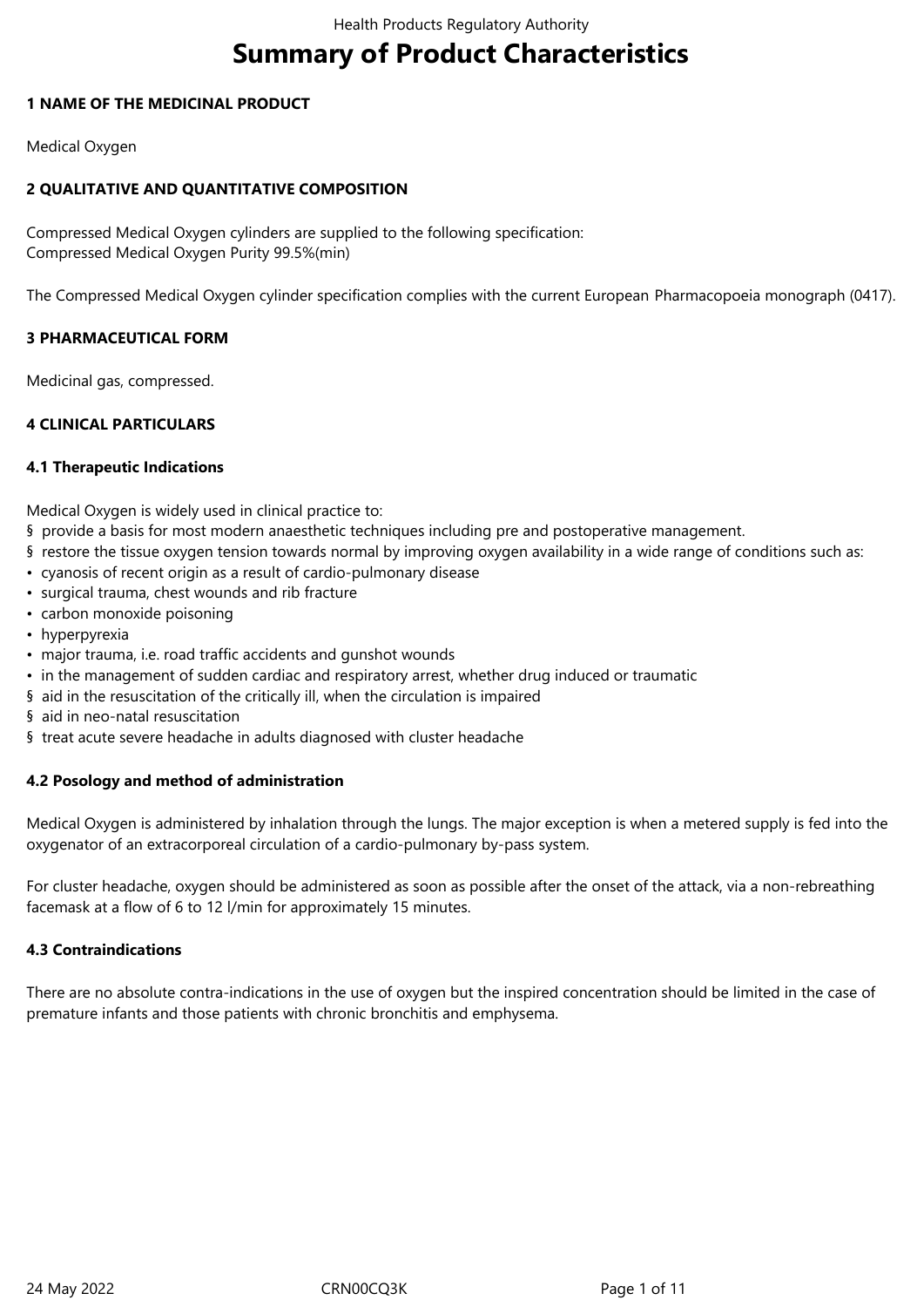## **4.4 Special warnings and precautions for use**

Special care is needed when Medical Oxygen is administered:

• to neonates where the inspired concentration should not exceed 40% because of the risk of retrolenticular fibroplasia

• to elderly chronic bronchitic patients in whom the inspired concentration should only be raised in stages of 1% and probably should not exceed 30%

• in hyperbaric chambers in the management of conditions such as carbon monoxide poisoning, anaerobic infections and acute ischaemic disease. Convulsions may occur at 3 bar (g) after a few hours.

Careful monitoring of oxygen levels on the breath, blood and tissue is required to ensure that appropriate concentrations are not exceeded.

Where the patient has been exposed to agents which are toxic to the lungs, such as Paraquat, the use of additional oxygen should be avoided.

Compressed Medical Oxygen is non flammable but strongly supports combustion and should not be used near sources of ignition.

Care is needed in the handling and use of medical oxygen gas cylinders.

Compressed Medical Oxygen Cylinders should be set up and tested before placing near the patient. Do not place the cylinder on the patient's bed unless there is no suitable alternative for retaining the cylinder.

Smoking should be prohibited when using Compressed Medical Oxygen.

Under no circumstances should oils or grease be used to lubricate any part of the Compressed Medical Oxygen cylinder or the associated equipment used to deliver the gas to the patient.

Where moisturising creams are required for use with a facemask or in nasal passages, oil based creams should not be used. Check that hands are clean and free from any oils or grease.

Where alcohol gels are used to control microbiological cross-contamination ensure that all alcohol has evaporated before handling Compressed Medical Oxygen cylinders or equipment.

# **4.5 Interaction with other medicinal products and other forms of interactions**

The use of higher levels of oxygen can increase the risk of pulmonary toxicity in patients who have been administered Bleomycin, Amiodarone and Nitrofurantoin or similar antibiotics. In these cases oxygen should be administered with caution and at levels kept as low as possible.

### **4.6 Fertility, pregnancy and lactation**

Oxygen does not adversely affect pregnancy and lactation.

### **4.7 Effects on ability to drive and use machines**

In normal circumstances, oxygen does not interfere with the conscious level but patients who require continuous oxygen support will require individual assessment as to their ability to drive or to operate machinery.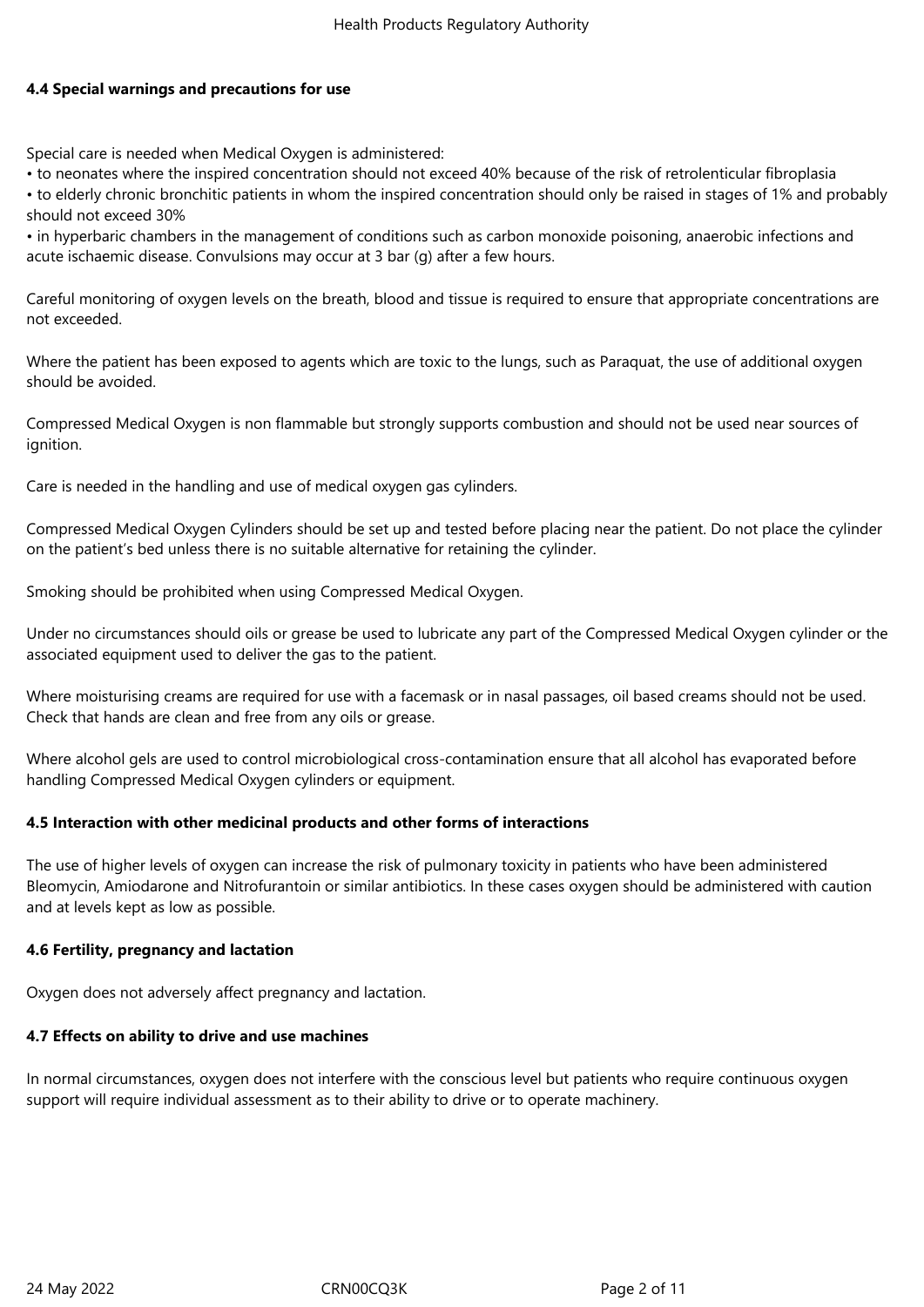#### **4.8 Undesirable effects**

Oxygen toxicity can occur as manifested by:

retrolenticular fibroplasia in premature infants exposed to oxygen concentrations greater than 40%.

central nervous systems toxicity including dizziness, convulsions and loss of consciousness after only 2-3 hours of exposure to pure oxygen at 2 or more atmospheres, e.g. sports and deep sea diving.

retrosternal soreness associated with coughing and breathing difficulties, made worse by smoking and exposure to cold air after breathing pure oxygen at atmospheric pressure for several hours.

### **Reporting of suspected adverse reactions**

Reporting suspected adverse reactions after authorisation of the medicinal product is important. It allows continued monitoring of the benefit/risk balance of the medicinal product. Healthcare professionals are asked to report any suspected adverse reactions via:

HPRA Pharmacovigilance Earlsfort Terrace IRL - Dublin 2 Tel: +353 1 6764971 Fax: +353 1 6762517 Website: www.hpra.ie E-mail: medsafety@hpra.ie

### **4.9 Over[dose](http://www.hpra.ie/)**

As detailed in *4.8.* [above.](mailto:medsafety@hpra.ie)

### **5 PHARMACOLOGICAL PROPERTIES**

### **5.1 Pharmacodynamic properties**

Pharmacotherapeutic Group: Medical Gas ATC Code: V03AN01

The characteristics of Oxygen are:

- Odourless, colourless gas.
- Molecular weight 32.00
- Boiling point -183.1˚C (at 1 bar)
- Density 1.335kg/M $3$  (at 15°C)

Oxygen is present in the atmosphere at 21% and is an absolute necessity for life.

The basal oxygen consumption in man is about 250ml/min for a body surface of 1.8sq metres. It is reduced by about 10% during anaesthesia and natural sleep and by about 50% for a 10˚C fall in body temperature.

Alveolar air contains about 15% oxygen at 14kpa (105mm Hg) and the arterial blood has an oxygen tension of 13kpa (97mm Hg). The difference known as the alveolar-arterial oxygen tension gradient, increases with age. The difference may be as great as 4kpa (30 mm Hg) in a healthy, elderly individual.

Oxygen in the blood is mostly combined with haemoglobin. Normally haemoglobin in arterial blood is 97% saturated and the oxygen content of the blood is 19.8 vol%, 0.3ml of this being carried in solution. The remainder is held in chemical combination with haemoglobin.

24 May 2022 CRN00CQ3K Page 3 of 11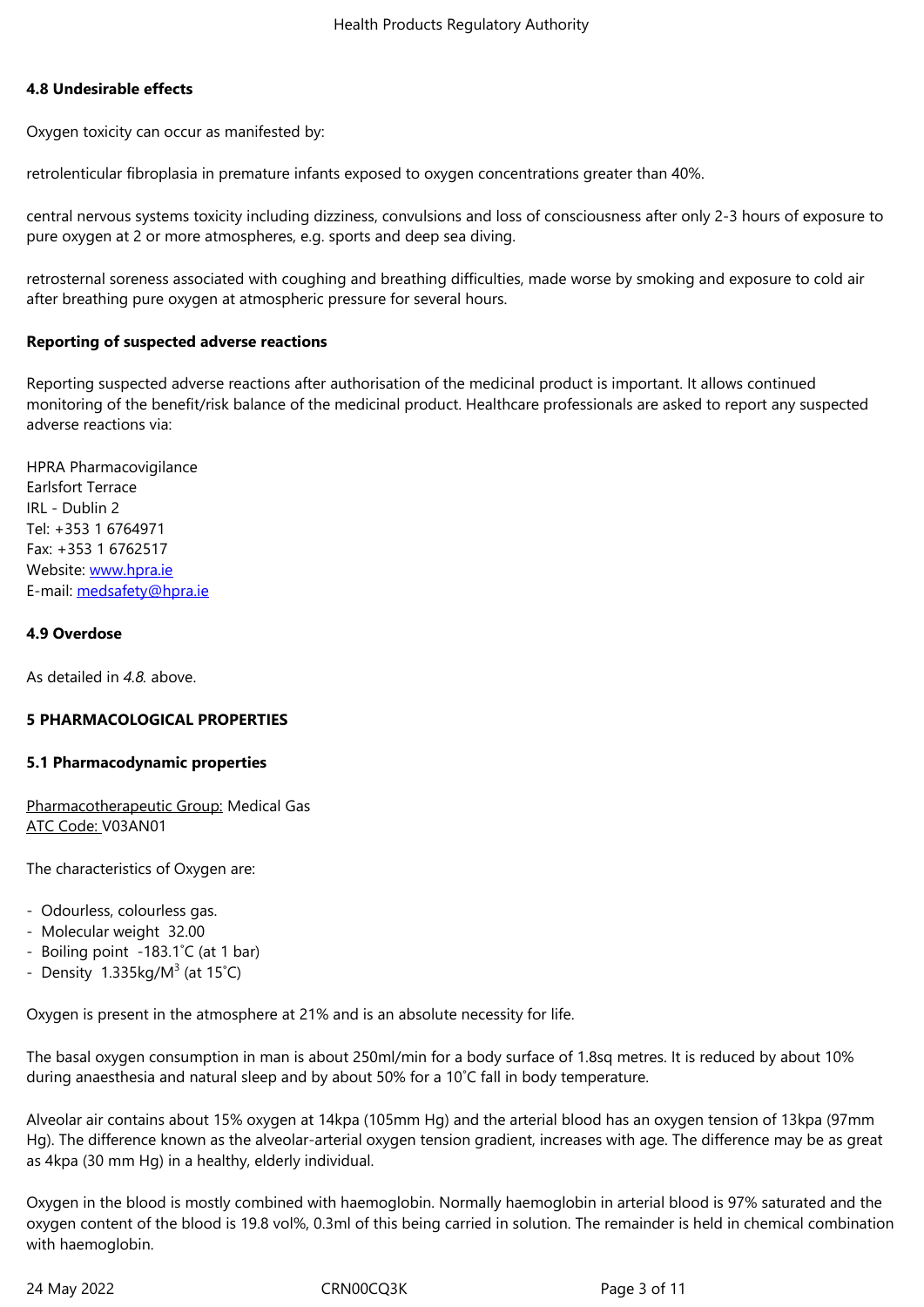### Health Products Regulatory Authority

The concept of oxygen availability can be expressed as the product of the cardiac output and the oxygen content of the blood.

The average healthy individual with a basal oxygen consumption has no more than 4 minutes supply of oxygen in the blood.

### **5.2 Pharmacokinetic properties**

The uptake of oxygen by the blood in the lungs and discharge to the tissues is determined by the oxygen dissociation curve. The characteristic sigmoid shape ensures that, at tensions between 5kpa (40mm Hg) and 2 kpa (15mm Hg) the oxygen carried in the blood from the lungs can be readily given up to the tissues.

The uptake from the lungs is rapid because blood flow through the capillaries, where exchange takes place, occurs in about 0.5 seconds. The uptake of oxygen is favoured by the simultaneous loss of carbon dioxide which is then excreted in the expired air. Conversely the entry of carbon dioxide into the blood from the tissues facilitates oxygen transfer to the cells.

At rest, mixed venous blood returning to the lungs contains 13-14ml of oxygen per 100ml, but with severe exercise, the oxygen content may fall to 3-4ml. In very active tissue, almost complete extraction occurs.

### **5.3 Preclinical safety data**

Not applicable.

## **6 PHARMACEUTICAL PARTICULARS**

## **6.1 List of excipients**

None.

## **6.2 Incompatibilities**

Oxygen is non-flammable but strongly supports combustion (including some materials which do not normally burn in air). It is highly dangerous when in contact with oils, greases, tarry substances and many plastics due to the risk of spontaneous combustion with high pressure gases.

### **6.3 Shelf life**

3 years

# **6.4 Special precautions for storage**

Compressed Medical Oxygen cylinders should be:

• stored under cover, preferably inside, kept dry and clean, and not subjected to extremes of heat or cold and away from stocks of combustible material.

•stored separately from industrial and other non-medical cylinders.

•stored to maintain separation between full and empty cylinders.

•used in strict rotation so that cylinders with the earliest filling date are used first.

•stored separately from other medical cylinders within the store

•F size cylinders and larger should be stored vertically. E size cylinders and smaller should be stored horizontally.

Warning notices prohibiting smoking and naked lights must be posted clearly in the cylinder storage area and the Emergency Services should be advised of the location of the cylinder store.

Care is needed when handling and using Compressed Medical Oxygen cylinders.

### **6.5 Nature and contents of container**

A summary of Medical Oxygen cylinders, their size and construction, type of valve fitted and valve outlet pressure is detailed below: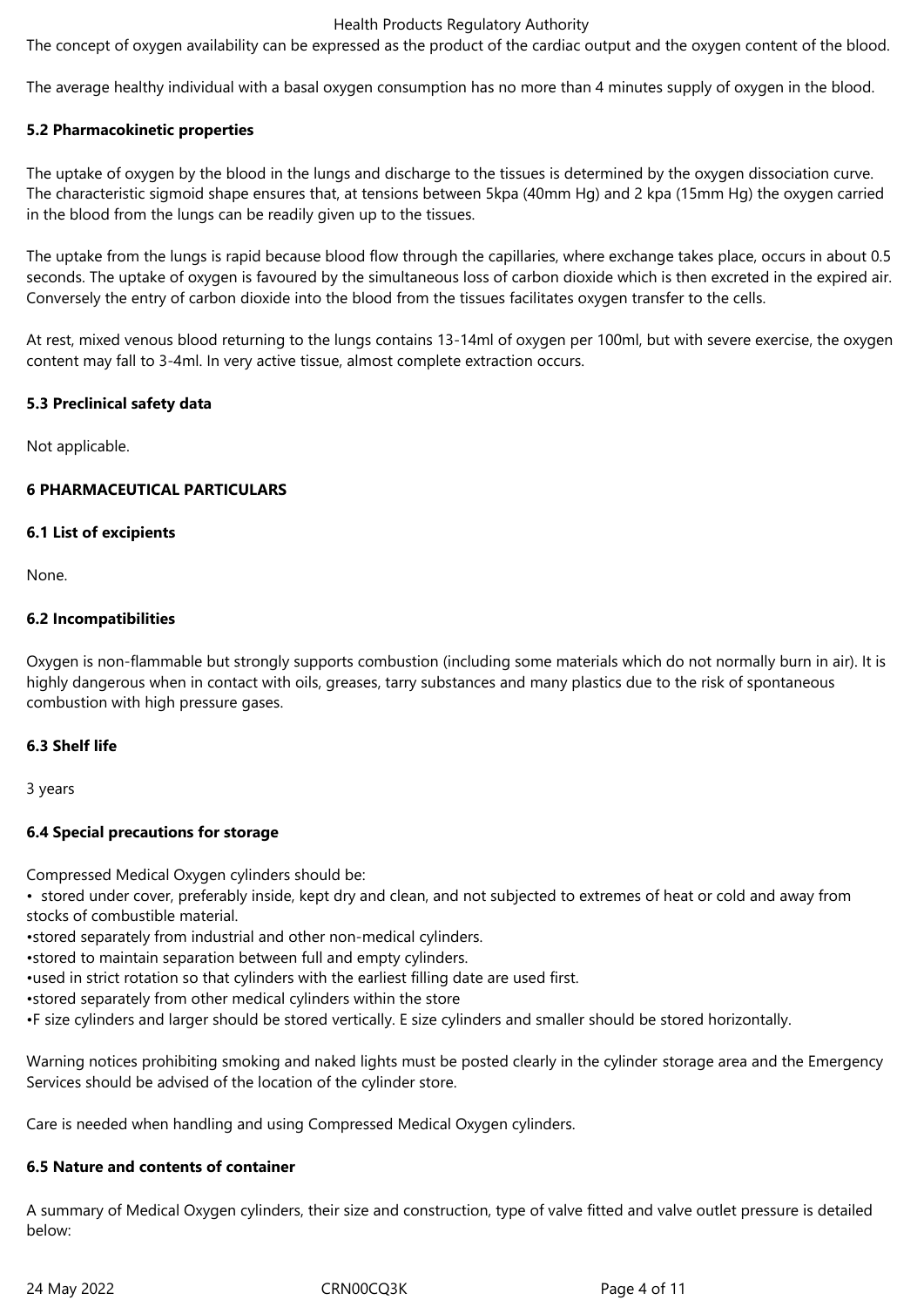| <b>Cylinder Details</b> |                                     |              |                                                                      | Valve details                                                                           |                                                  |  |
|-------------------------|-------------------------------------|--------------|----------------------------------------------------------------------|-----------------------------------------------------------------------------------------|--------------------------------------------------|--|
|                         | <b>SizeGas</b><br>(litres) (Litres) | <b>Water</b> | Material of<br><b>Content Capacity Construction</b>                  | Valve Type<br>Filling Port Outlet Connections Outlet Pressure<br>Flowrates              | <b>Nominal Valve Outlet</b><br>$\mathsf{Bar}(g)$ |  |
| AZ                      | 170                                 | 1.2          | Aluminium                                                            | Valve Type Non Regulated<br>Outlet Pin Index (BS EN 850)                                | 137                                              |  |
|                         | ZA 300                              | 1.0          | Aluminium (Carbon Fibre hoop wrapped) Filling Port ISO 5145 (Oxygen) | Valve Type Integral Regulated<br>Outlet 6 mm Fir Tree<br>Flowrate $0.1 - 15$ litres/min |                                                  |  |
| D                       | 340                                 | 2.32         | Steel                                                                | Valve Type Non Regulated<br>Pin Index (BS EN 850)<br>Outlet                             | 137                                              |  |

| <b>Cylinder Details</b> |                                                       |              |                                              | <b>Valve details</b>                                                                                                                                                                    |                                |  |
|-------------------------|-------------------------------------------------------|--------------|----------------------------------------------|-----------------------------------------------------------------------------------------------------------------------------------------------------------------------------------------|--------------------------------|--|
|                         | <b>SizeGas</b><br>$\left $ (litres) $\left $ (Litres) | <b>Water</b> | Material of<br>Content Capacity Construction | <b>Valve Type</b><br>Filling Port Outlet Connections Outlet Pressure<br><b>Flowrates</b>                                                                                                | Nominal Valve Outlet<br>Bar(g) |  |
|                         | CD 460                                                | 2.0          | Aluminium (Kevlar hoop wrapped)              | Valve Type Integral Regulated<br>Filling Port ISO 5145 (Oxygen)<br>Outlet (1) 6mm Fir Tree<br>Flowrate 1 - 15 litres/min<br>Outlet (2) BS 5682 Schrader<br>Flowrate 40 litres/min (max) |                                |  |
|                         | DD 460                                                | 2.0          | Steel                                        | Valve Type Integral Regulated<br>Filling Port ISO 5145 (Oxygen)<br>Outlet 6mm Fir Tree<br>Flowrate 2, 4 litres/min                                                                      |                                |  |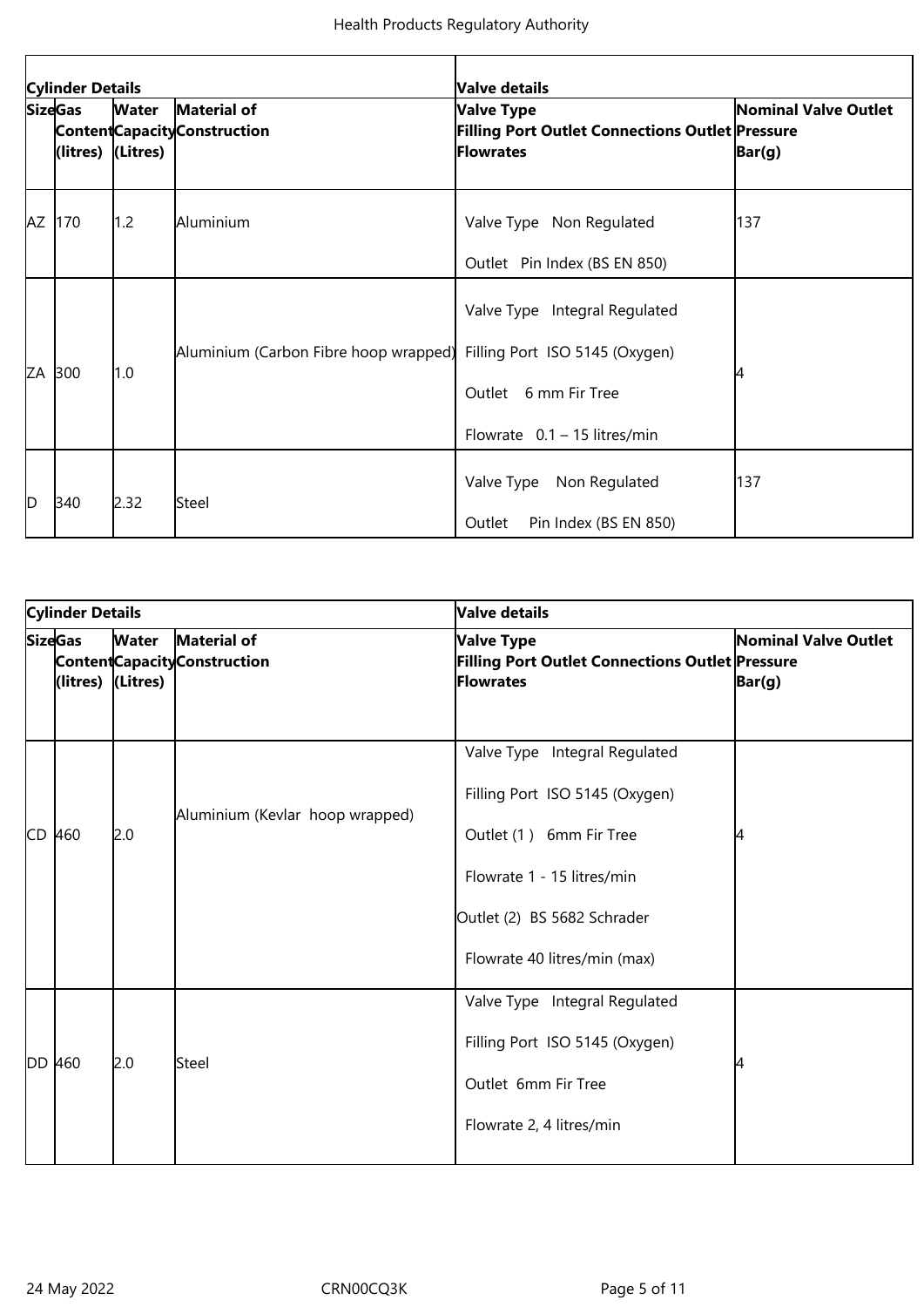|   | Health Products Regulatory Authority |     |      |                                       |                                 |     |  |
|---|--------------------------------------|-----|------|---------------------------------------|---------------------------------|-----|--|
|   |                                      |     |      |                                       | Valve Type Integral Regulated   |     |  |
|   |                                      |     |      | Aluminium (Carbon Fibre hoop wrapped) | Filling Port ISO 5145 (Oxygen)  |     |  |
|   | ZD                                   | 605 | 2.0  |                                       | Outlet (1) 6 mm Fir Tree        |     |  |
|   |                                      |     |      |                                       | Flowrate 1 - 15 litres/min      |     |  |
|   |                                      |     |      |                                       | Outlet (2) BS 5682 Schrader     |     |  |
|   |                                      |     |      |                                       | Flowrate 40 litres/min (max)    |     |  |
|   |                                      |     |      |                                       |                                 |     |  |
|   |                                      |     |      |                                       | Valve Type<br>Non Regulated     |     |  |
| E | 680                                  |     | 4.68 | Steel                                 | Pin Index (BS EN 850)<br>Outlet | 137 |  |
|   |                                      |     |      |                                       |                                 |     |  |
|   |                                      |     |      |                                       |                                 |     |  |

| <b>Cylinder Details</b> |                        |                          |                                                | Valve details                                                                                                                                                                           |                                         |  |  |
|-------------------------|------------------------|--------------------------|------------------------------------------------|-----------------------------------------------------------------------------------------------------------------------------------------------------------------------------------------|-----------------------------------------|--|--|
|                         | <b>Gas</b><br>(litres) | <b>Water</b><br>(Litres) | Material of<br>SizeContentCapacityConstruction | Valve Type<br><b>Filling Port Outlet</b><br><b>Connections Outlet</b><br><b>Flowrates</b>                                                                                               | Nominal Valve Outlet Pressure<br>Bar(g) |  |  |
| F                       | 1360                   | 9.43                     | Steel                                          | Valve Type MPR Non Regulated<br>Outlet<br>BS 341 No.3 (Top)                                                                                                                             | 137                                     |  |  |
|                         | AF 1360                | 9.43                     | Aluminium / Steel                              | Valve Type MPR Non Regulated 137<br>Outlet<br>BS 341 No.3 (Top)                                                                                                                         |                                         |  |  |
|                         | DF 1360                | 9.43                     | Aluminium / Steel                              | Valve Type Integral Regulated<br>Filling Port ISO 5145 (Oxygen)<br>6mm Fir Tree<br>Outlet<br>Flowrate 2, 4 litres/min                                                                   |                                         |  |  |
|                         | HX 2300                | 10.0                     | Steel                                          | Valve Type Integral Regulated<br>Filling Port ISO 5145 (Oxygen)<br>Outlet (1) 6mm Fir Tree<br>Flowrate 1 - 15 litres/min<br>Outlet (2) BS 5682 Schrader<br>Flowrate 40 litres/min (max) | 4                                       |  |  |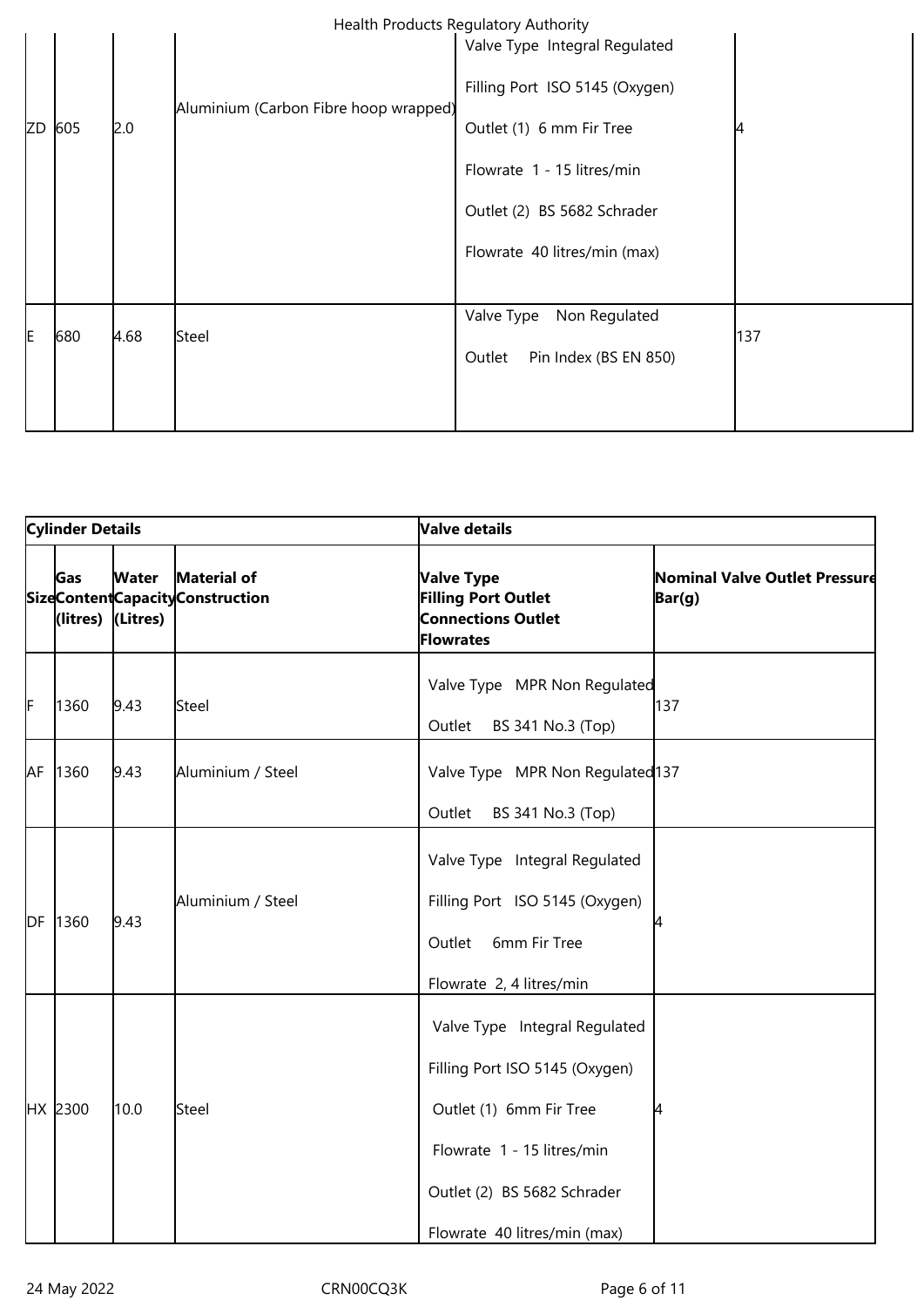|    |      |      | Steel (Carbon Fibre hoop wrapped) | Valve Type Integral Regulated  |  |
|----|------|------|-----------------------------------|--------------------------------|--|
|    |      |      |                                   | Filling Port ISO 5145 (Oxygen) |  |
| ZΗ | 2400 | 8.0  |                                   | Outlet (1) 6mm Fir Tree        |  |
|    |      |      |                                   | Flowrate $1 - 15$ litres/min   |  |
|    |      |      |                                   | Outlet (2) BS 5682 Schrader    |  |
|    |      |      |                                   | Flowrate 40 litres/min (max)   |  |
|    |      |      | Steel (Carbon Fibre hoop wrapped) | Valve Type Integral Regulated  |  |
|    |      |      |                                   | Filling Port ISO 5145 (Oxygen) |  |
|    |      |      |                                   | Outlet (1) 6mm Fir Tree        |  |
| ZX | 3040 | 10.0 |                                   | Flowrate 1 - 15 litres/min     |  |
|    |      |      |                                   | Outlet (2) BS 5682 Schrader    |  |
|    |      |      |                                   | Flowrate 40 litres/min (max)   |  |

| <b>Cylinder Details</b> |                                                       |       |                        | <b>Valve details</b>                                                                                |                                                    |  |
|-------------------------|-------------------------------------------------------|-------|------------------------|-----------------------------------------------------------------------------------------------------|----------------------------------------------------|--|
|                         | <b>SizeGas</b><br>$\left $ (litres) $\left $ (Litres) | Water | Material of Valve Type | Content Capacity Construction Filling Port Outlet<br><b>Connections Outlet</b><br><b>IFlowrates</b> | Nominal Valve Outlet Pressure<br>$\mathsf{Bar}(g)$ |  |
| G                       | 3400                                                  | 23.6  | lSteel                 | Valve Type MPR Non Regulated<br>BS 341 No.3 (Top)<br>Outlet                                         | 137                                                |  |
| IJ                      | 6800                                                  | 47.2  | <b>Steel</b>           | Valve Type Non Regulated<br>Outlet BS 341 No.3 (Top)                                                | 137                                                |  |
| lw                      | 11300                                                 | 46.6  | lSteel                 | Valve Type Non Regulated<br>Outlet ISO 5145 (Oxygen)                                                | 230                                                |  |

# *Cylinders*

All cylinders used for the storage of Medical Oxygen are manufactured from either high tensile steel or aluminium. The AZ, D, E, F, AF, DF, G and J size cylinders are designed with working pressure of at least 137 bar(g) The CD, DD, HX and W size cylinders are designed with a maximum working pressure of 230 bar (g). The ZA, ZD, ZH and ZX size cylinder are designed with a maximum working pressure of 300 bar(g).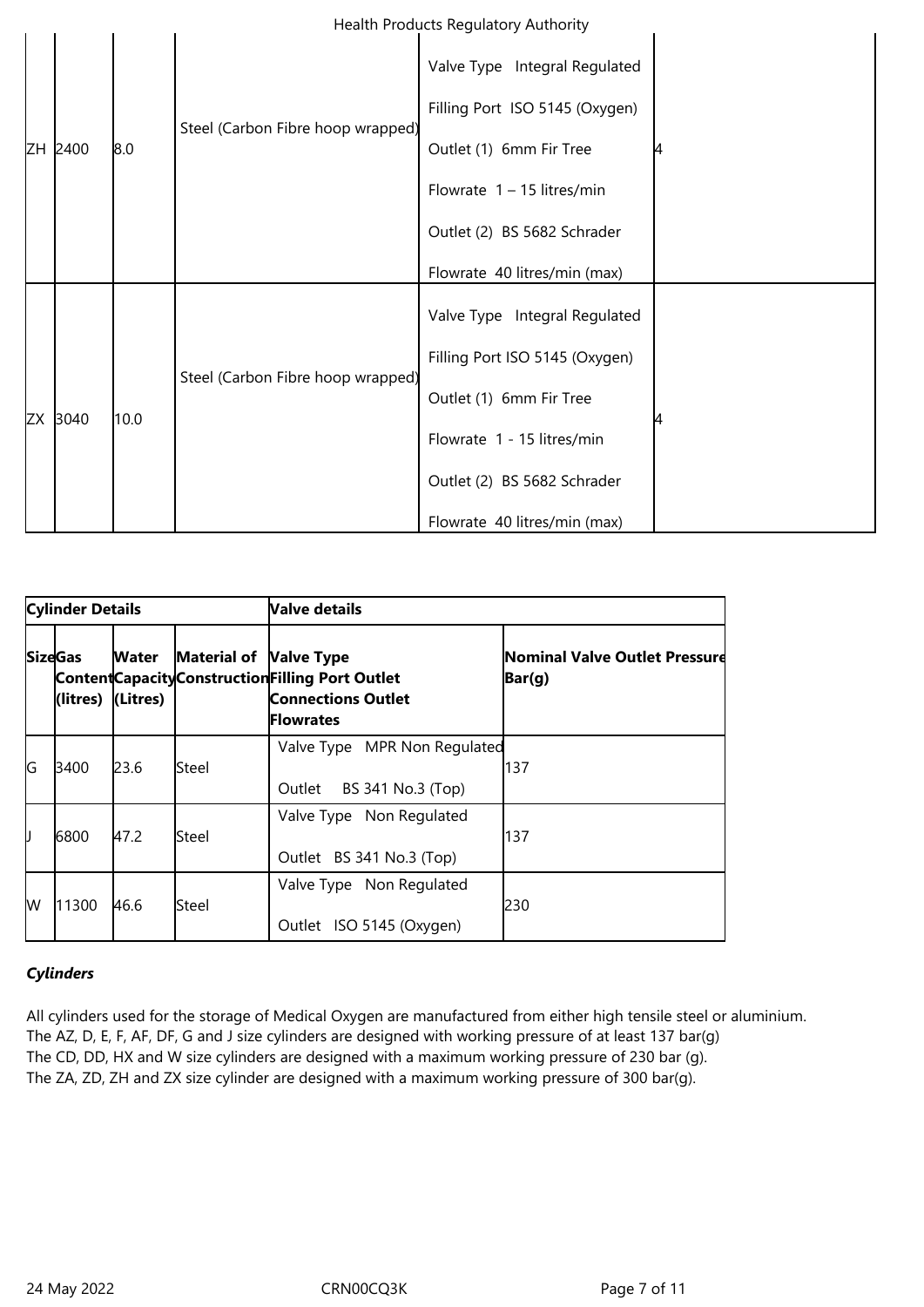

The colour coding of the shoulders of Compressed Medical Oxygen cylinders is white (RAL 9010).

The colour coding of the cylinder body is white (RAL 9010). Cylinders also carry the oxygen name on the body of the cylinder.

For a limited period, cylinders may have black bodies. These cylinders do not have the name oxygen on the body of the cylinder.

The programme to convert all Compressed Medical Oxygen cylinders to white bodies will be completed by 2025.

# *Cylinder Valves*

Medical Oxygen cylinders are supplied with two main types of cylinder valves, dependent upon the cylinder filling pressure and the type of application.

Conventional cylinder valves are fitted to AZ, D, E, F, AF, G and J cylinders which are designed to be used with a pressure regulator. All of these cylinders are fitted with valves with outlet connections that conform to either ISO 407 (pin index) or BS 341 (5/8" BSP F) and are filled to 137 bar(g).The cylinder valves are constructed from high tensile brass with a steel spindle fitted with a Nylon 6.6 insert.

The side outlet hand wheel valve fitted to W cylinders has an ISO 5145 product specific valve outlet. The valve design incorporates a residual pressure device to prevent the cylinder from being fully emptied and prevent the cylinder from being contaminated should the valve be left open. The valve can be filled to 230 bar (g). The valve is constructed from brass and is fitted with a brass spindle with a Nylon 6.6 insert. The residual pressure device is fitted with EDPM O-ring seals.

ZA, ZD, CD, DD, DF, ZH, HX and ZX cylinders are fitted with valves that have an integral pressure regulator, with an outlet pressure of 4 bar(g). These regulated valves are fitted with an ISO 5145 product specific filling connection and either a product specific BS 5682 Schrader outlet connection or a standard 6mm fir tree outlet. Integral cylinder valves are constructed from high tensile brass with a steel spindle fitted with a Nylon 6.6 insert.

The internal valve components in the integral regulated valve are made from oxygen compatible materials, designed to not produce poisonous fumes if the cylinder is subjected to high temperatures, causing ignition of any of the valve components.

# *Cylinders for use with MRI Scanners*

The AZ Medical Oxygen cylinder shell is manufactured from aluminium and the valve from high tensile brass and other non-magnetic components that are not attracted by high magnetic fields. The AZ Medical Oxygen cylinder label carries the statement 'Suitable for use with MRI scanners' and is the only package that is specified as suitable for use within the vicinity of MRI scanners.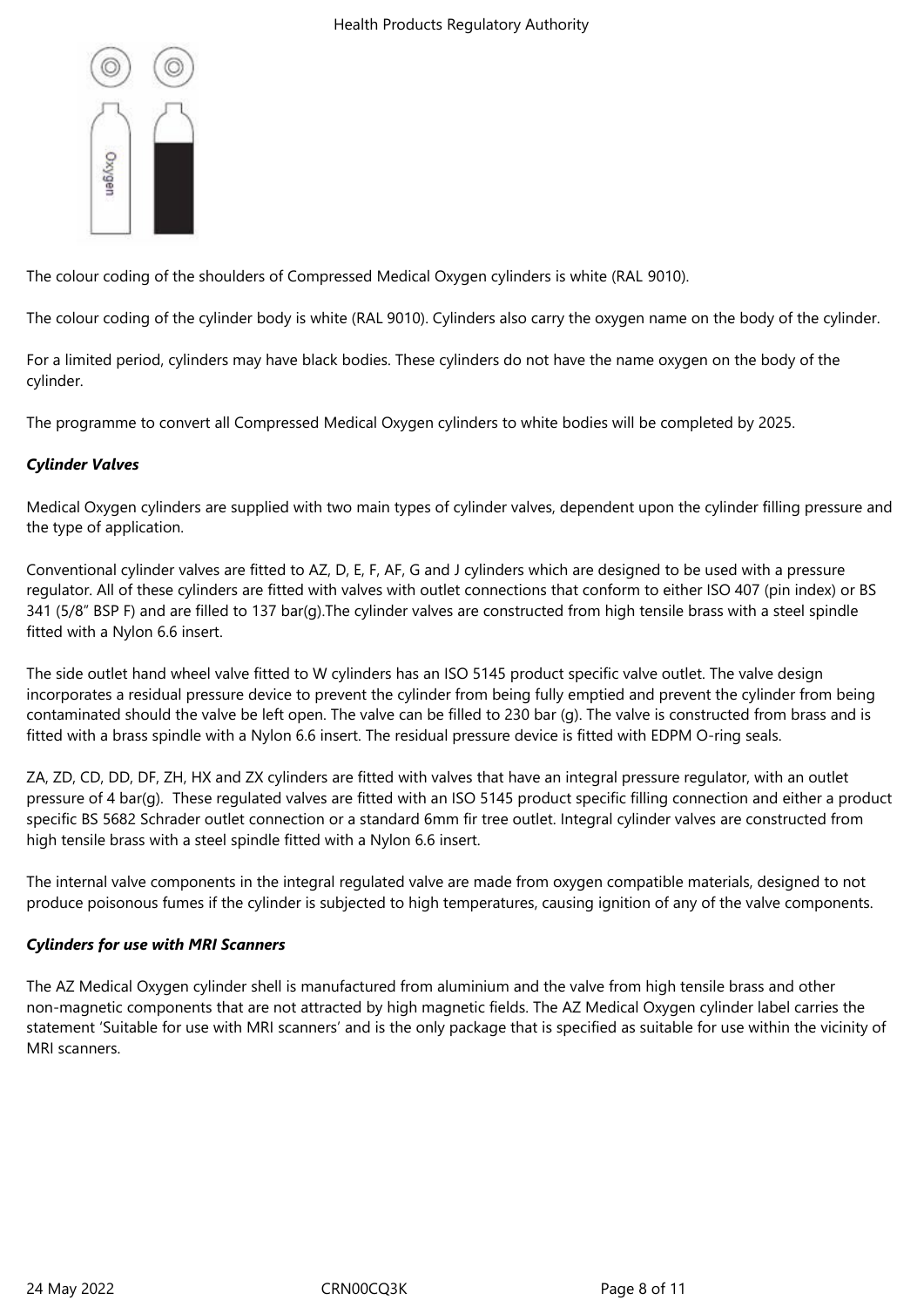## **6.6 Special precautions for disposal of a used medicinal product or waste materials derived from such medicinal product and other handling of the product**

All personnel handling Medical Oxygen cylinders should have adequate knowledge of:

- properties of the gas
- correct operating procedures for the cylinder
- precautions and actions to be taken in the event of an emergency.

# *Preparation for Use*

## *Cylinders used with a pressure regulator Sizes AZ, D, E, F, AF, G, J and W*

To prepare the cylinder for use, before placing near the patient:

- remove the tamper evident seal and the valve outlet protection cap.
- for cylinders which have a replaceable cap, retain the cap for refitting after use
- ensure the batch label fitted to the cylinder is not removed or discarded
- ensure that an appropriate Medical Oxygen regulator or manifold tailpipe is selected for connection to the cylinder.
- ensure the connecting face on the regulator is clean and the sealing washer fitted is in good condition.
- connect the regulator or tailpipe, using moderate force only and where appropriate connect the tubing to the regulator / flowmeter outlet. Only the appropriate regulator should be used for the particular gas concerned.
- open the cylinder valve slowly and check for any leaks

# *Cylinders with an integral regulated valve Sizes ZA, ZD, CD, DD, DF, ZH, HX and ZX*

To prepare the cylinder for use, before placing near the patient:

•check the cylinder contents gauge on the cylinder valve to ensure that there is sufficient gas contents in the cylinder.

- remove the tamper evident seal and cover fitted over the valve outlets.
- ensure the batch label fitted to the cylinder is not removed or discarded.
- ensure that the correct equipment is selected for connection to the cylinder. The tubing should be designed for use with medical oxygen and the Schrader probe should be specific to Medical Oxygen use.

Connect as appropriate either:

- the appropriate sized tubing to the fir tree outlet or
- the Medical Oxygen Schrader probe to the Schrader outlet (where fitted)
- open the cylinder valve slowly and check for any leaks

### *Leaks*

## *Cylinders used with a pressure regulator Sizes AZ, D, E, F, AF, G, J and W*

Having connected the regulator or manifold yoke/connector to the cylinder check the connections for leaks using the following procedure:

•Should leaks occur this will usually be evident by a hissing noise.

- •If a leak occurs between the valve outlet and the regulator or manifold yoke/connector, depressurise and remove the fitting and fit an approved sealing washer. Reconnect the fitting to the valve with moderate force only, fitting a replacement regulator or manifold tailpipe as required.
- Sealing or jointing compounds must never be used to cure a leak.

24 May 2022 **CRN00CQ3K** Page 9 of 11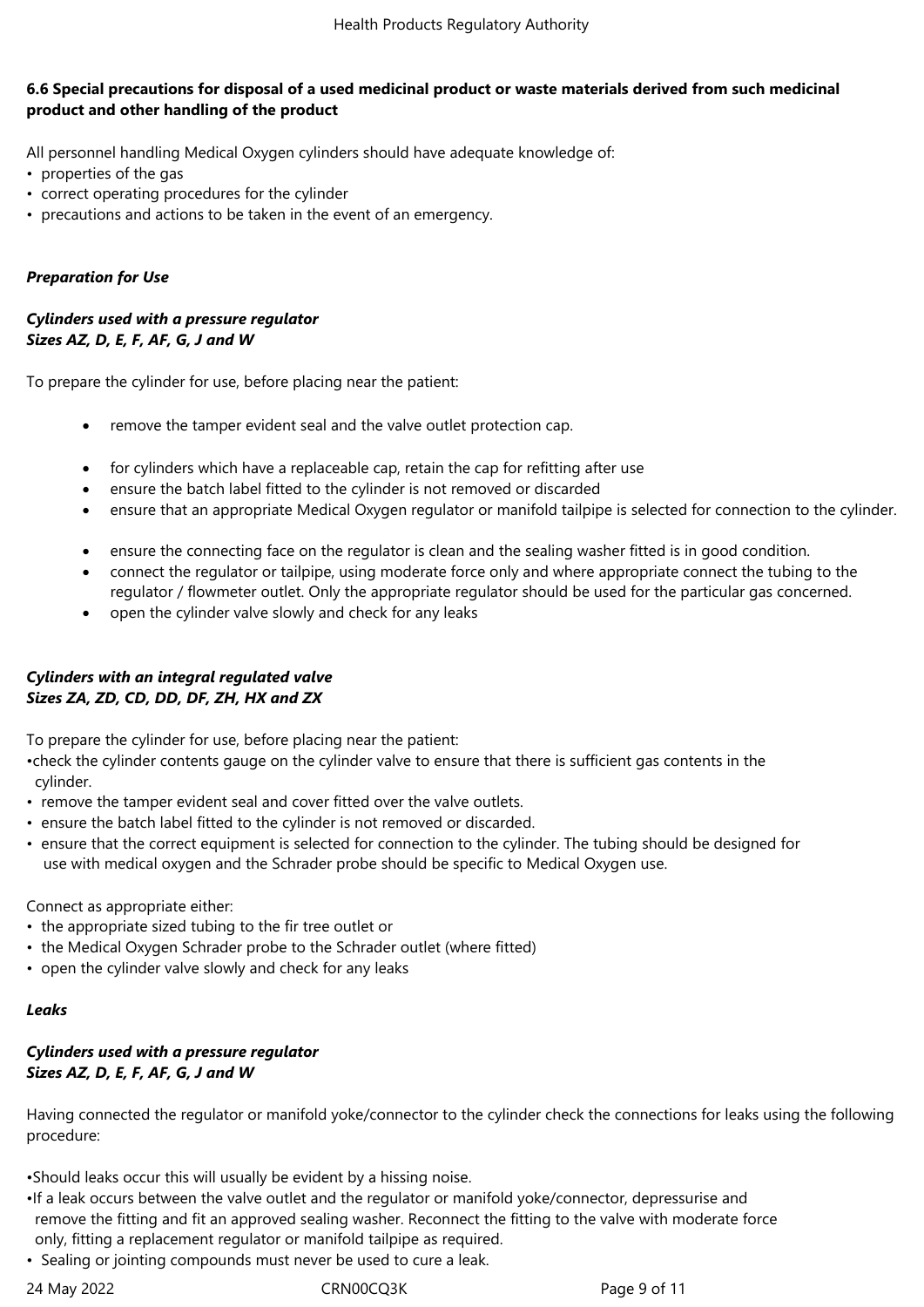### Health Products Regulatory Authority

- Never use excessive force when connecting equipment to cylinders.
- If leak persists, label cylinder and return to BOC.

# *Cylinders with an integral regulated valve Sizes ZA, ZD, CD, DD, DF, ZH, HX and ZX*

Check the connection for leaks using the following procedure:

- Should leaks occur this will usually be evident by a hissing noise.
- Close valve, remove connection, check and refit.
- Never use excessive force when connecting equipment to cylinders.
- If leak persists label cylinder and return to BOC

# *Use of Cylinders*

When Medical Oxygen cylinders are in use ensure that they are:

- only used for medicinal purposes.
- turned off, when not in use, using only moderate force to close the valve
- only moved with the appropriate size and type of trolley or handling device.
- handled with care and not knocked violently or allowed to fall.

•used with an appropriately designed cylinder support to hold the cylinder whilst in use adjacent to the patient.

Do not place the cylinder on the patient's bed unless there is no suitable alternative for retaining the cylinder.

- where the cylinder is being used in accident and emergency/ambulance situations the cylinder should only be placed on the trolley after the valve has been turned on and the flow rate set.
- not allowed to have any markings, labels or batch labels obscured or removed.
- firmly secured to a suitable cylinder support when in use.
- not used in the vicinity of persons smoking or near naked lights.

# *Use of Cylinders with MRI Scanners*

When Medical Oxygen cylinders are required to be used in the vicinity of MRI scanners, they should be tested with the appropriate equipment to ensure that they have no components that are attracted by high magnetic fields. It is recommended that only AZ Medical Oxygen cylinders are used in the vicinity of MRI scanners.

# *After Use*

Cylinders used with a pressure regulator

# **Sizes AZ, D, E, F, AF, G, J and W**

When the Compressed Medical Oxygen cylinders are empty ensure that the:

- Cylinder valve is closed using moderate force only and the pressure in the regulator or tailpipe released.
- Valve outlet cap, where fitted, is replaced

Cylinders with an integral regulated valve

# **Sizes ZA, ZD, CD, DD, DF, ZH, HX, and ZX**

When the Compressed Medical Oxygen cylinders are turned off or empty ensure that the:

- Cylinder valve is closed slowly using moderate force
- Valve is allowed to vent before turning the flow selector to zero
- Equipment is disconnected
- Valve outlet cap, where fitted, is replaced

Empty cylinders must be returned immediately to an empty cylinder storage area for return to BOC.

# **7 MARKETING AUTHORISATION HOLDER**

| <b>BOC Gases Ireland Ltd</b> |  |
|------------------------------|--|
| Bluebell                     |  |
| Dublin                       |  |
| 12                           |  |
| Ireland                      |  |